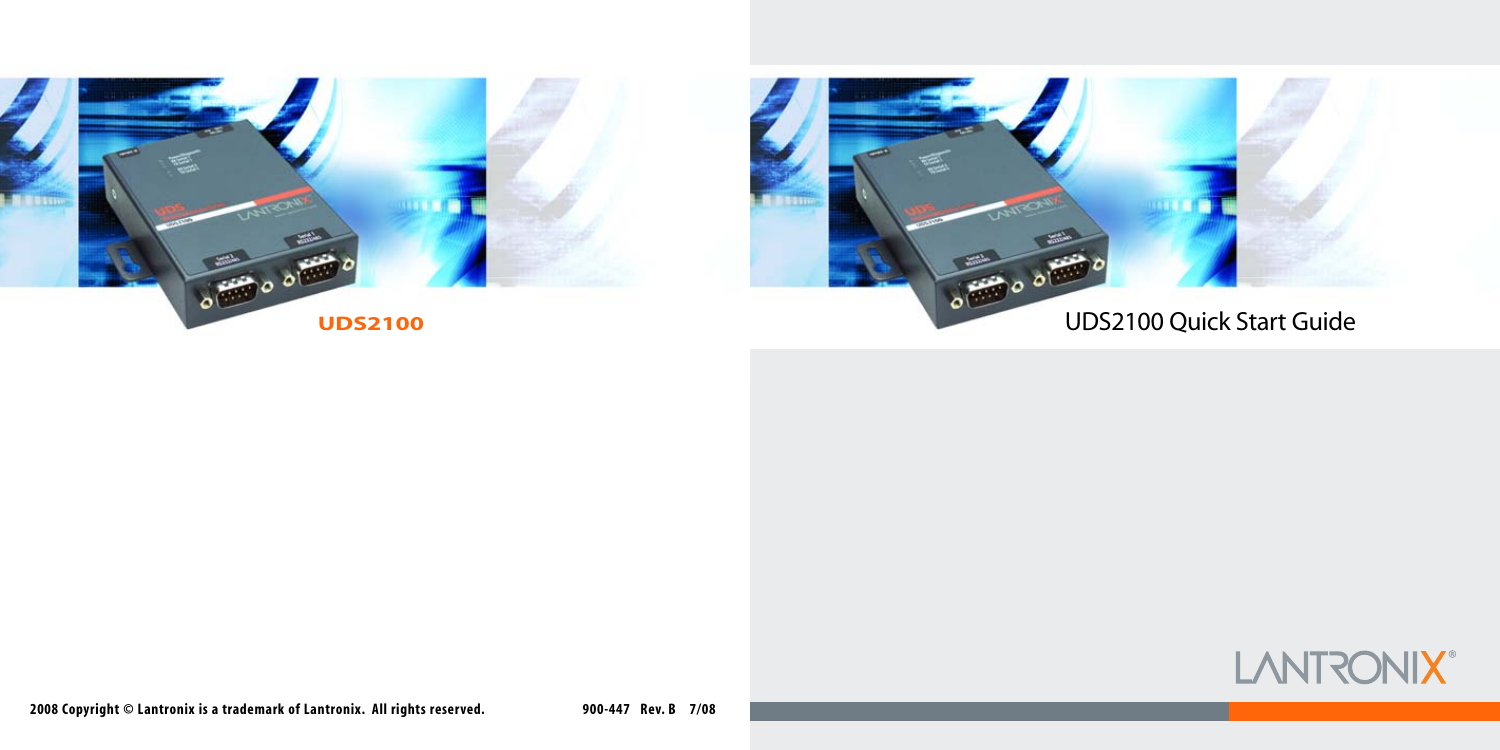# **LANTRONIX®**



### **UDS2100 QUICK START CONTENTS**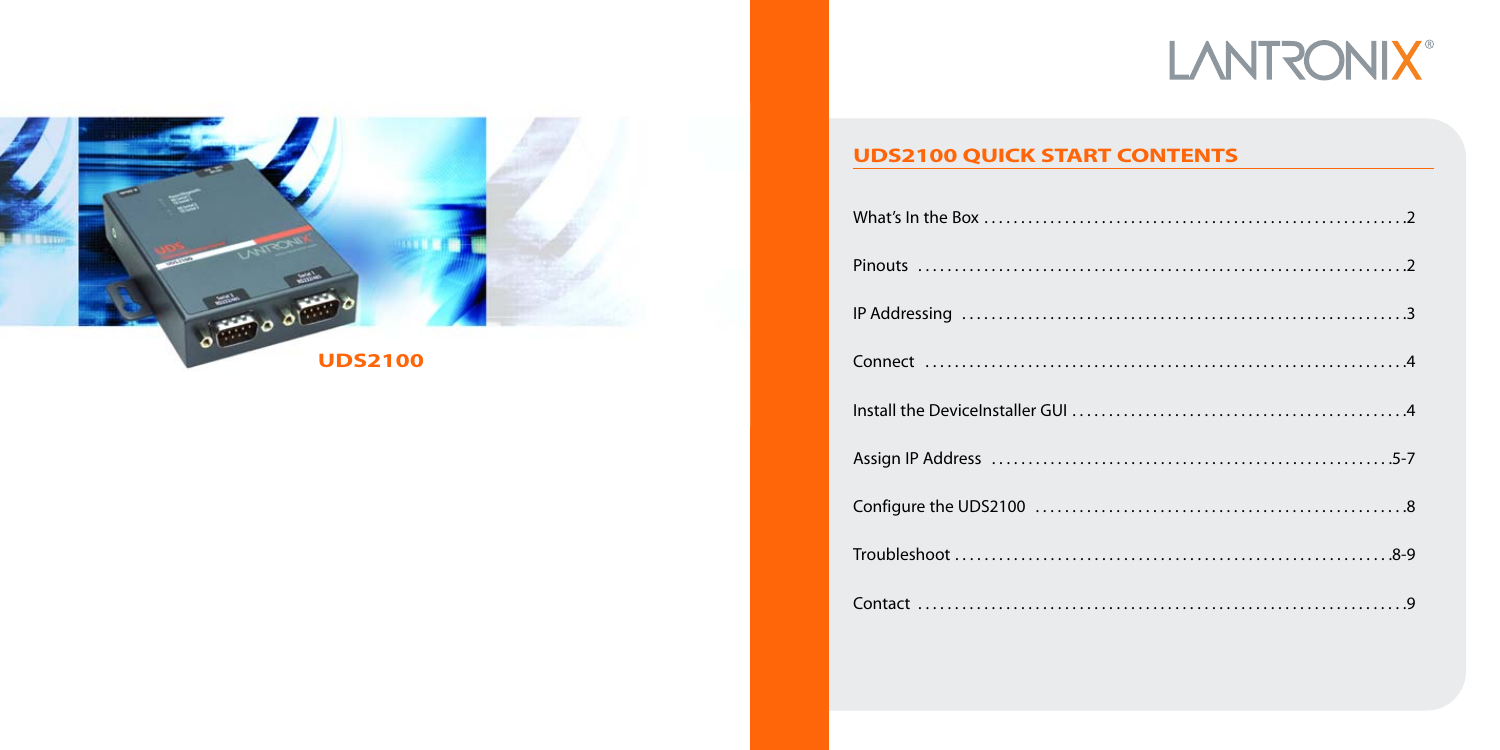The UDS2100 allows serial devices to securely connect to and communicate over an Ethernet network.

This Quick Start explains how to connect, configure, and troubleshoot your unit using a network connection and our DeviceInstaller software. For more detailed information or alternative configuration methods, refer to the UDS2100 User Guide on the CD.



#### **WHAT'S IN THE BOX**

In addition to the UDS, the box contains the following items:

- DB9F to DB9F Null Modem Cable (P/N 500-164)
- Power supply
- CD with UDS2100 User Guide and utilities (DeviceInstaller and Com Port Redirector)
- Quick Start Guide

#### **UDS2100 PINOUTS**



#### **IP ADDRESSING**

Your unit must have a unique IP address on your network. Two ways to assign an IP address are described below.

#### **DHCP**

Many networks use an automatic method of assigning an IP address called DHCP. If you are unsure whether your network uses DHCP, check with your systems administrator.

The UDS2100 looks for a DHCP server when it first powers up. You can use the DeviceInstaller software to search the network for the IP your unit has been assigned by the DHCP server and add it to the list of Lantronix devices on the network. (See Add the Unit to the Manage List.)

If the UDS2100 does not acquire an IP, or you do not use DHCP, you must assign a fixed IP address.

#### **FIXED IP ADDRESS**

In most installations, a fixed IP address is desirable. The systems administrator generally provides the IP address.

The IP address must be within a valid range, unique to your network, and in the same subnet as your PC. You'll need the following information before you set up the unit as described in Assign IP Address.

| IP Address:    |  |  |
|----------------|--|--|
| Subnet Mask: I |  |  |
| Gateway:       |  |  |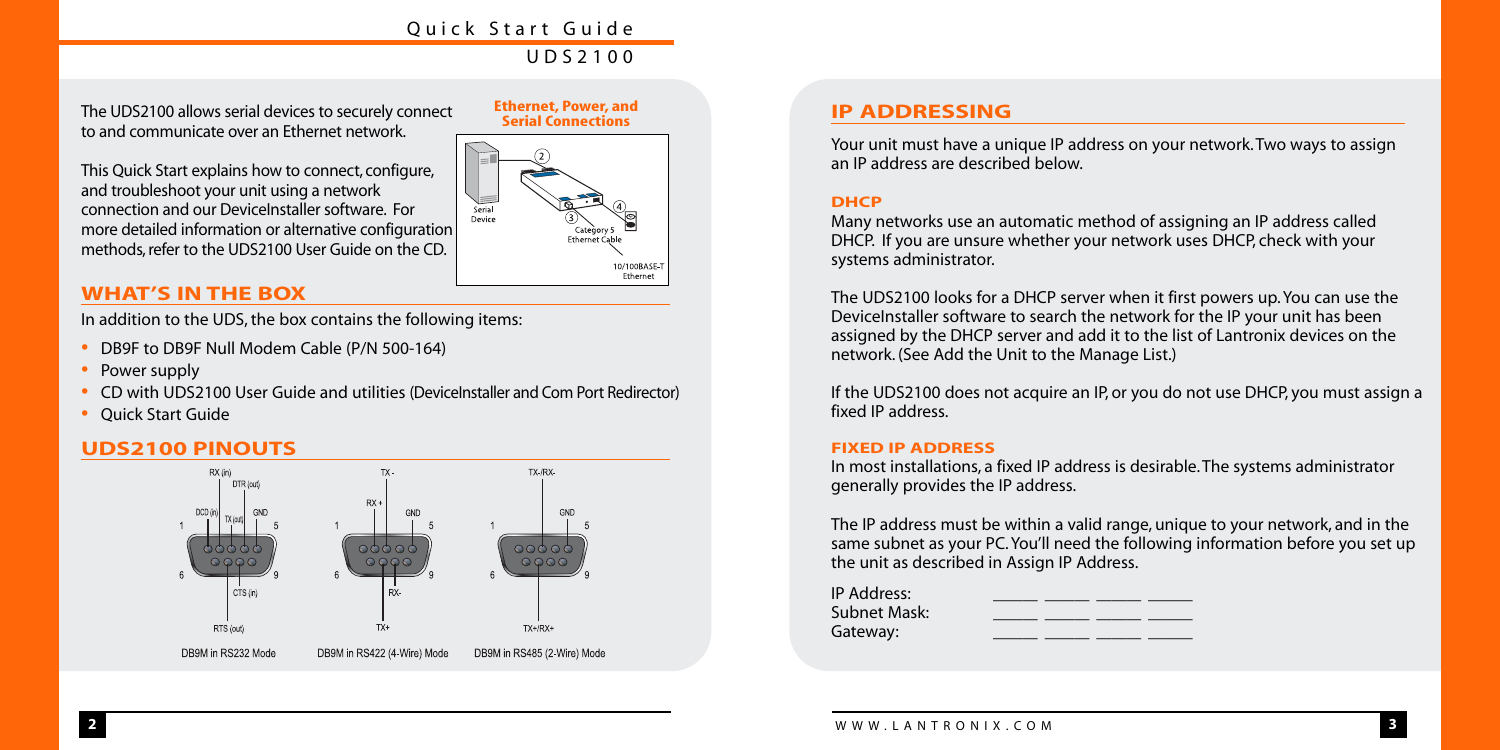#### **CONNECT**

- 1. Connect your Ethernet cable to the 10/100 Base-T Ethernet port on the unit and attach the other end to the network drop.
- 2. Connect the external power supply (9 to 30 VDC, 2W maximum).
- 3. Confirm that one of the Link LEDs lights up. (Yellow LED is 10Mbps link/activity; green LED is 100Mbps link/activity.)

#### **INSTALL THE DEVICEINSTALLER GUI**

- 1. Insert the CD into your CD-ROM drive. If the CD does not launch automatically:
	- a) Click the **Start** button on the Task Bar and select **Run**.
	- b) Enter your CD drive letter, colon, backslash, device\_installer, backslash, **DeviceInstaller.exe** (e.g., **E:\device\_installer\DeviceInstaller.exe**).
- 2. Respond to the installation wizard prompts.

#### **ASSIGN IP ADDRESS AND NETWORK CLASS**

1. Click the **Start** button on the Task Bar and select **Programs** ➜ **Lantronix** ➜ **DeviceInstaller → DeviceInstaller.** The DeviceInstaller window displays.

Figure 1. DeviceInstaller Window

| <b>Ba</b> Device Installer 3.6 |                      |       |                   |                  |        |  |
|--------------------------------|----------------------|-------|-------------------|------------------|--------|--|
| Edit<br>Elle                   | Yow Quice Tools Help |       |                   |                  |        |  |
| Search Assign IP               |                      |       |                   |                  |        |  |
| Type                           | <b>Alano</b>         | Group | <b>IP Address</b> | Hardware Address | Status |  |

2. Click the **Assign IP** icon **C**. The Device Identification window displays.



3. Enter the Hardware address of the device.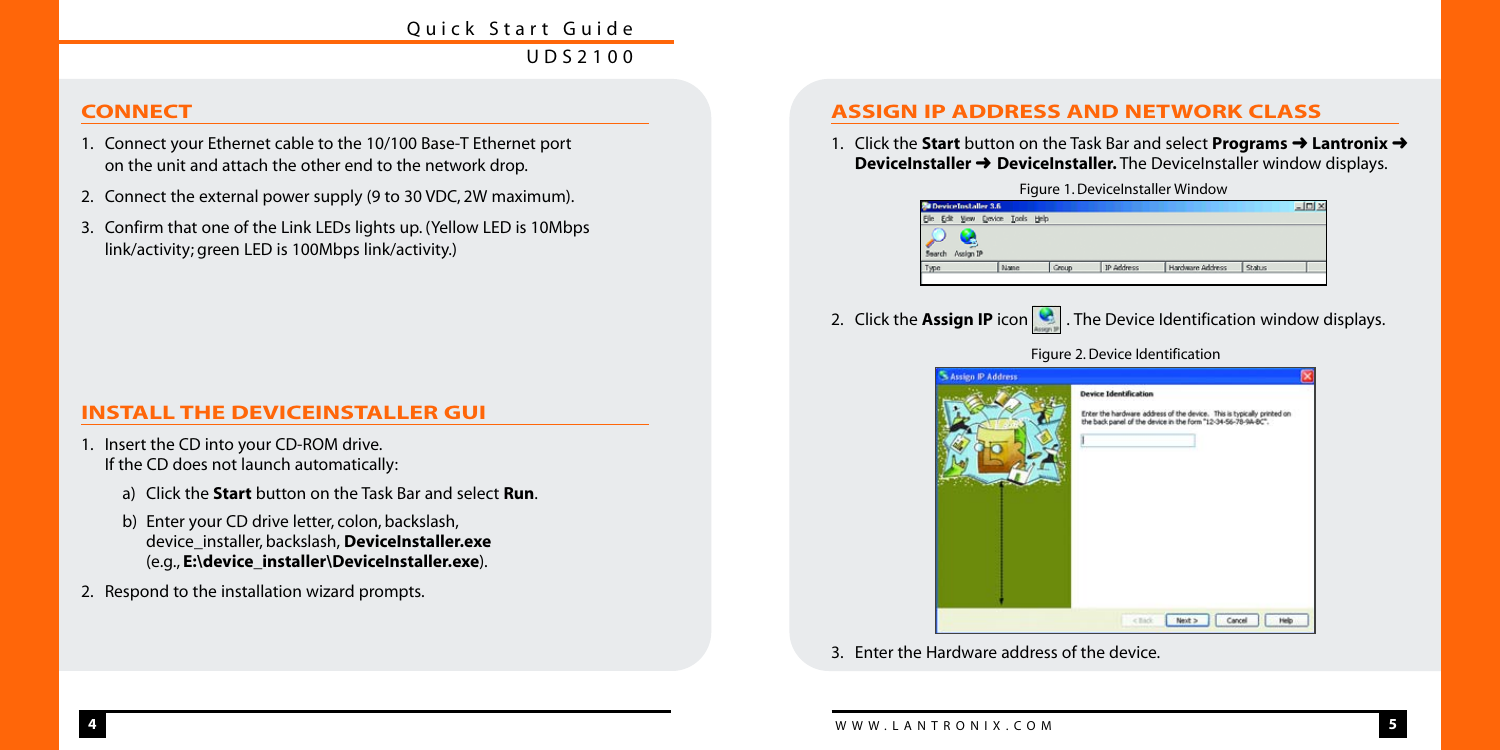#### **ASSIGN IP ADDRESS CONTINUED...**

4. Select **Assign a specific IP address** to assign a static IP address to the device,or select **Obtain an IP address automatically** to enable BOOTP,DHCP or Auto IP on the device.Click **Next**.



#### **ASSIGN IP ADDRESS CONTINUED**

5. Enter the IP address, subnet mask, and gateway for the device in XXX.XXX.XXX.XXX format. Click **Next**.

Figure 4. IP Settings



#### Figure 5. Assignment

6. Click the **Assign** button to finalize the IP assignment.



**7**